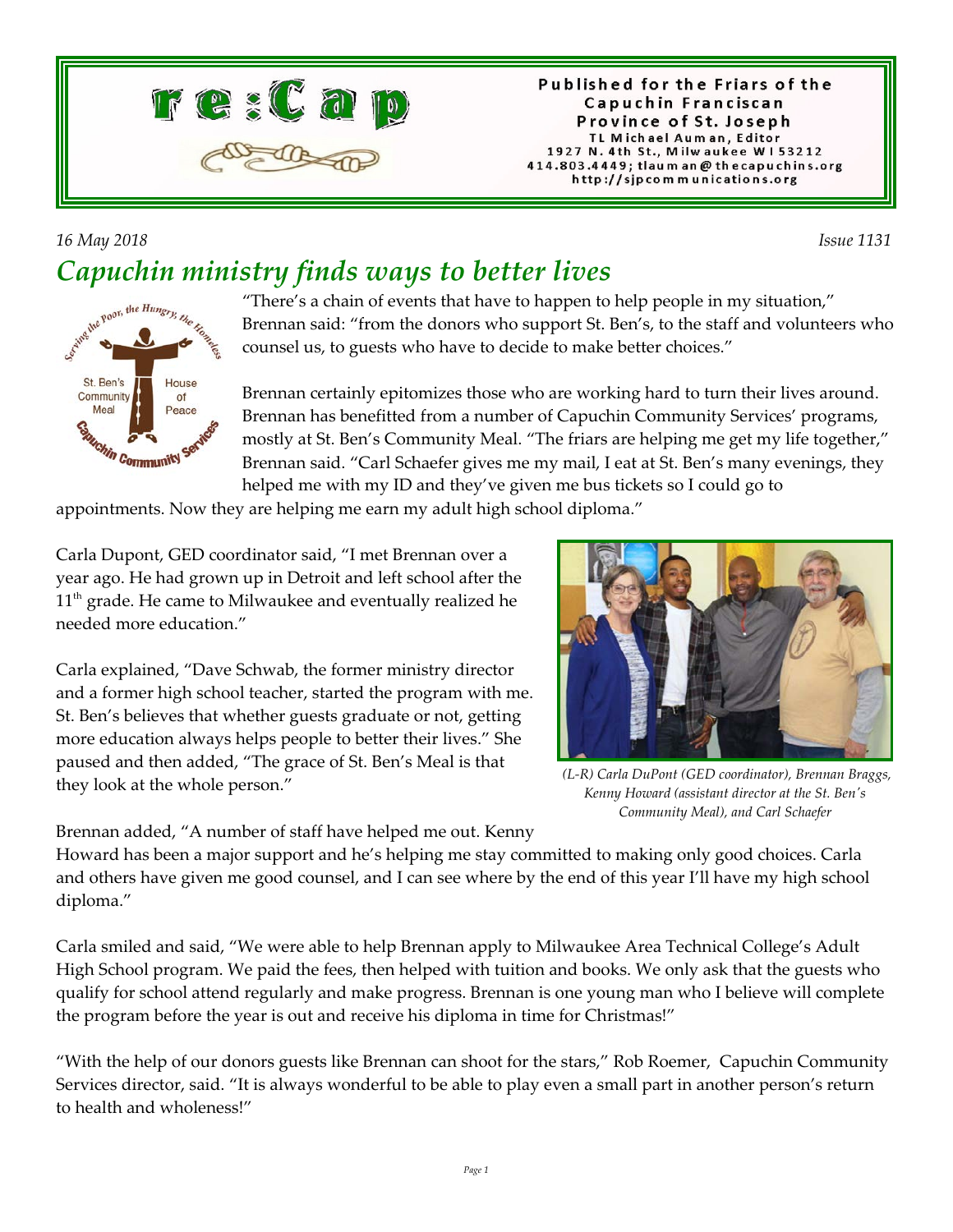## *50th Anniversary of Catholic Peace Movement's Signature Protest*



Today in global Catholicism there are notable differences in understanding the morality of war and the relationship between the church and the military. The Catholic culture of peace in the United States remains identified with key figures such as Dorothy Day and the Berrigan brothers, as prophetic and different from mainstream America and integral in the counter-cultural posture of American Catholicism.

It was the height of the Vietnam War, and the Knights of Columbus had allowed the Selective Service to use a room in the hall as a local draft office. On May 17, 1968, the

activists drove the parish van to the hall on Frederick Avenue, gathered up several hundred draft cards, took them out into the parking lot and burned them with homemade napalm.

They joined hands around the fire, prayed, and waited, peaceably, to be arrested and taken to jail. The Catonsville Nine would be tried at the federal courthouse in Baltimore, convicted of destruction of U.S. property, destruction of Selective Service files, and interfering with the Selective Service Act of 1967, and sentenced to prison.

The actions of the nine, which included not only Philip Berrigan, a Josephite priest, but also his brother, Daniel Berrigan, a Jesuit, stunned many, but not Deborah Holly. "It was a normal thing

for our parish to be involved in those kinds of things," said Holly, a teenaged parishioner at the time. In the days when black worshipers were expected to sit in the back of Baltimore's white churches, she said, she and her St. Peter Claver's friends would march in and sit in the front row. "If you're gonna be in a church," Holly said, "you're gonna be about justice."



*Margarita Melville stands next to a state sign unveiled last week to recognize the activists' 1968 protest.*



Fifty years after the demonstrators burned the draft cards, the State of

*"If you're gonna be in a church, you're gonna be about justice." — Deborah Holly*

Maryland is honoring their protest. An exhibition of artwork by one of the nine will be on view at the Maryland Historical Society. Vigils, symposiums and film screenings are planned. Supporters this month unveiled a state-approved sign on the grounds near the site. "The Catonsville action played an important role in the antiwar movement, inspiring similar acts of civil disobedience across the country," the sign says.

 *"Sowing peace all around us... That is holiness."* **— Pope Francis,** *Gaudete et Exsultate*



*The Catonsville Nine*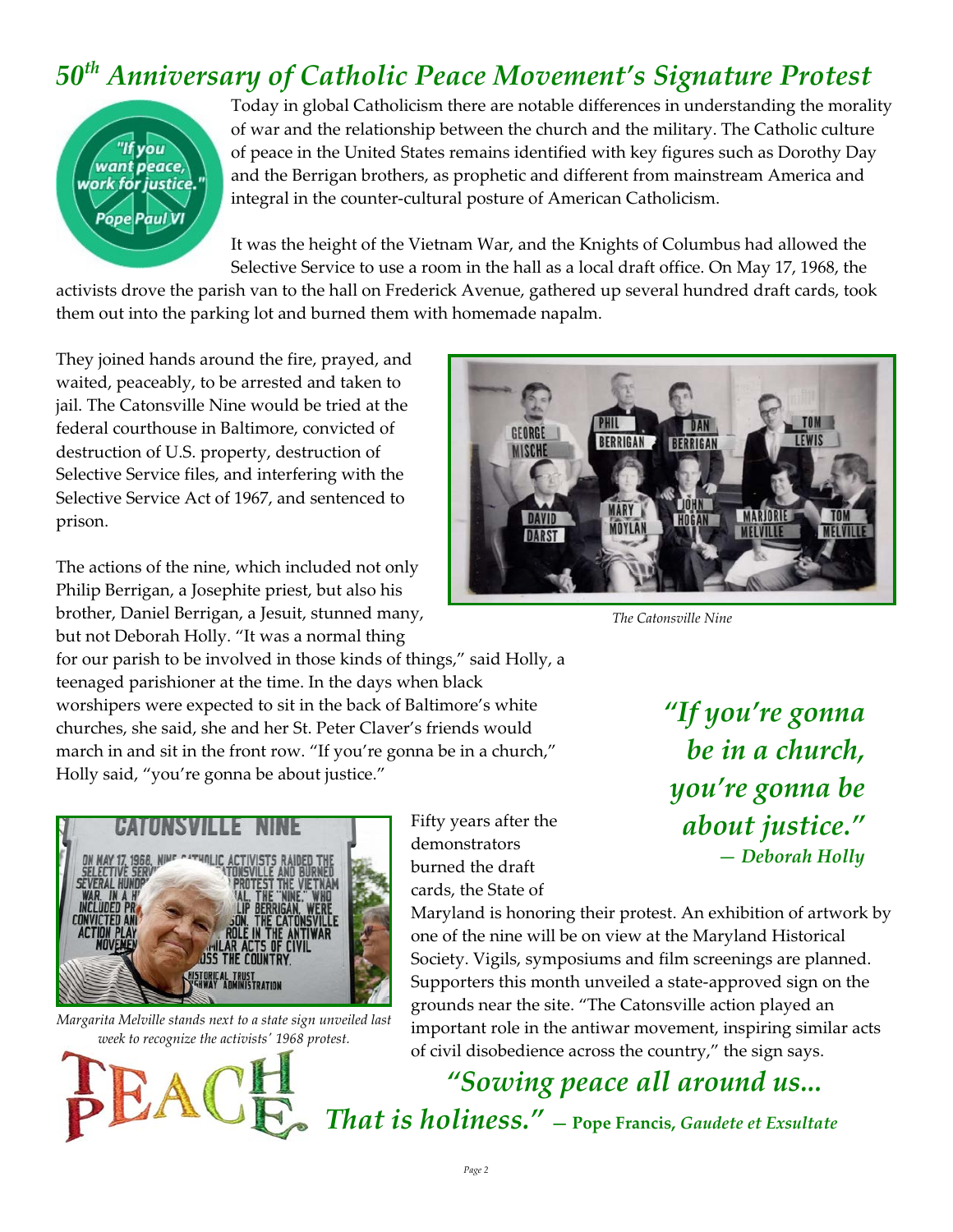## *Friar Named Pastoral Director at House of Peace*



*Johnson Jayaraj, with Derrick Crawford (volunteer) and Dominique McGhee (pantry director)*

Johnson Jayaraj has joined Capuchin Community Services as a pastoral director at the House of Peace. Johnson, who is a member of the St. Conrad Community in Milwaukee, is a one of many Capuchin friars participating in our "fraternal collaboration," and comes to us from one of the Capuchin provinces in India. In the photo (left), Johnson helps pack pantry bags for the House of Peace's Emergency Food Pantry. Each pantry bag is meant to feed a household for several days.

The House of Peace is a ministry of Capuchin Community Services, which also includes the St. Benedict ministries.

## *On the Call to Holiness*



Caring for migrants and the poor is as holy a pursuit as opposing abortion, Pope Francis declared in a major document issued by the Vatican. Pushing back against conservative critics within the church who argue that the 81-year-old pope's focus on social issues has led him to lose sight of the true doctrine, Pope Francis again cast himself, and the mission of the Roman Catholic Church, in a more progressive light.

"The other harmful ideological error is found in those who find suspect the social engagement of others, seeing it as superficial, worldly, secular, materialist, communist or populist," Pope Francis wrote in an apostolic exhortation on the subject of holiness. "Our defense of the innocent unborn, for example, needs to be clear, firm and passionate. *Equally sacred,* however, are the lives of the poor, those already born, the destitute, the abandoned."

"We often hear it said that, with respect to relativism and the flaws of our present world, the

situation of migrants, for example, is a lesser issue," he said."Some Catholics consider it a secondary issue compared to the 'grave' bioethical questions."

"That a politician looking for votes might say such a thing is understandable, *but not a Christian,"* he continued, adding that welcoming the stranger at the door was fundamental to the faith. "This is not a notion invented by some Pope, or a momentary fad."

As he put it elsewhere in the document, "Seeing and acting with mercy: That is holiness." That statement is a distilled expression of Francis' vision of the church, which is consistent with a view articulated by Joseph L. Bernardin, the cardinal archbishop of Chicago who died in 1996, and who called for a "consistent ethic of life" that wove issues of life and social justice into a "seamless garment."

Throughout the document, Francis urges followers to be less consumed with showy demonstrations of faith and piousness than with patiently and lovingly raising children, working hard to support families and representing what he called "the middle class of holiness."

While he says "the silence of prolonged prayer" is critical, Francis adds that holiness at times requires the faithful to be loud and active, and says it "is not healthy" to seek prayer while disdaining service.

In a section of the document titled "Signs of Holiness in Today's World," the pope explicitly laments a modern culture that includes "the self-content bred by consumerism; individualism; and all those forms of ersatz spirituality — having nothing to do with God — that dominate the current religious marketplace." The pope, like many others, is also worried